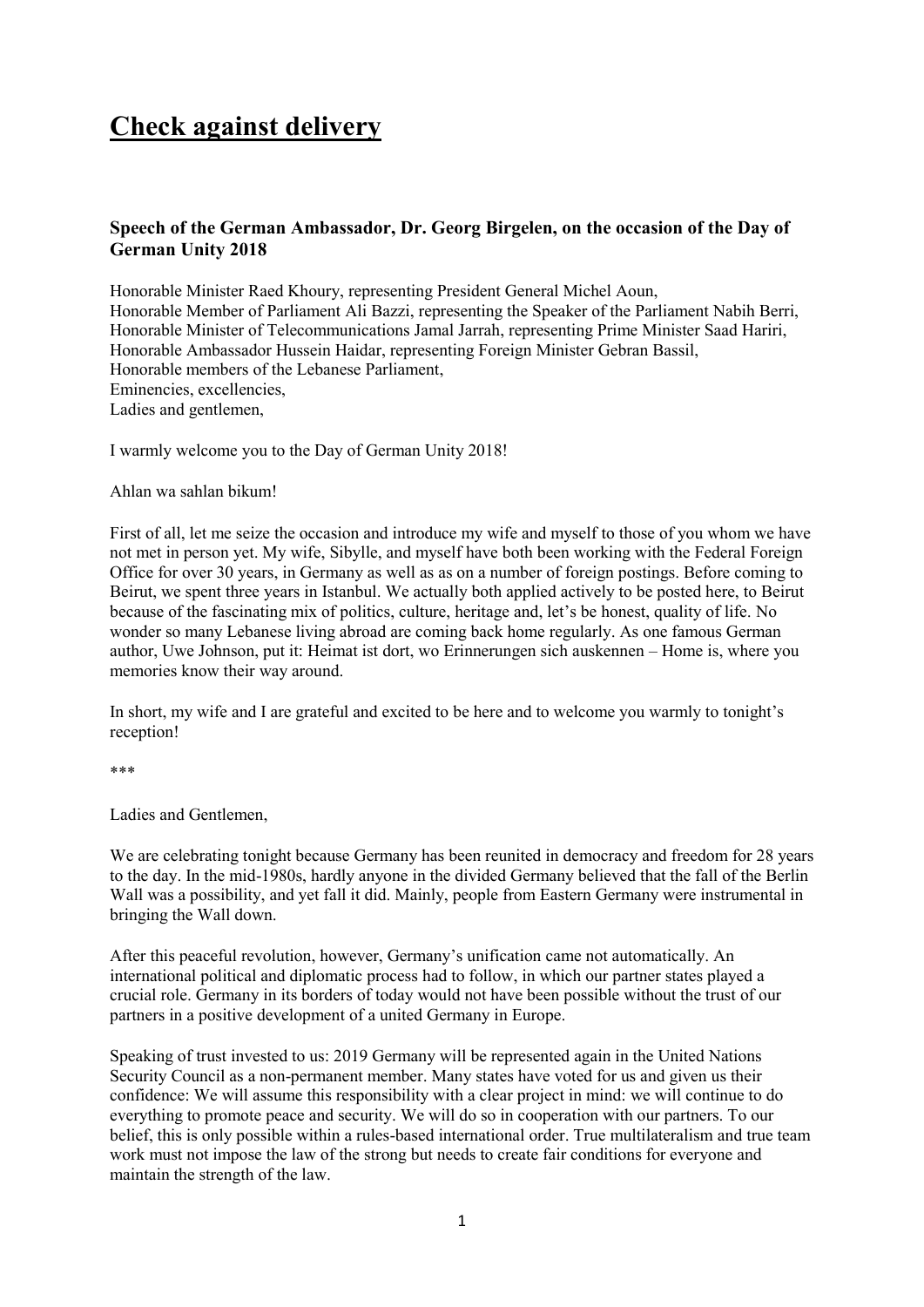It is in this spirit exactly, that Germany has committed itself internationally since many years to this region and in particular of course to Lebanon.

How close the ties between Lebanon and Germany have grown, was highlighted by Chancellor Merkel`s and Federal President Steinmeier`s visits to Beirut this year. These high ranking visits show clearly how much importance Berlin attributes to your country.

Both our nations have – in the past years – dealt with challenges that are somehow comparable: Certainly, the number of refugees in Lebanon is considerably higher than in Germany, not to speak of the relative burden on the country. Still, we – as Germans feel – very close – to you in the sense that some of the experiences you face are familiar to us. That is why Germany, indeed, accords its utmost respect to the enormous challenge you are mastering.

Naturally, in this regard Germany aims at being a constructive partner and extends a helping hand. We do so in close cooperation with you: the Lebanese authorities and the Lebanese society, and also: in coordination with the European Union and the international community.

Clearly, not everybody is happy with the situation we have today. The question is asked whether or not supporting refugees in Libanon prevents them for returning to their home country. Well, I think as member of the United Nations we all are well advised to respect the principles developed there for the treatment of such massive refugee crises as the one created by the recent events in Syria. The crucial question therefore is: what are we doing? How do we give support? Do we foster a system where people become dependent? Or do we help people to help themselves? Do we manage to equip people to – in the future – return to their home country, without pressure, in safety and in dignity and rebuild it?

It is against this background, that one of our main focusses in LBN clearly lies on education: All children have a right to go to school, to learn and to just be kids. We cannot afford a generation of children who do not go to school, who are traumatized, who are forced to work. Therefore, Germany and Lebanon work closely together to ensure education for all Syrian and, let me stress that, also all Lebanese children. This is an investment into the future not only of the children, but also of the whole region.

Lebanon's contribution to the program is crucial: Dozens of Lebanese schools all over the country generously open their doors day to day for Syrian children to attend school together with Lebanese kids – a contribution that Germany commends greatly! Chancellor Merkel had visited one of the schools, when she was here in June. She was convinced: For the current school year Germany contributes an amount of 60 million USD, bringing the overall support to this program to nearly 300 million USD since 2014.

But children need not only education – they also need safe water. The protection of the environment and fight against pollution are a task for all of us working to create a better future. Therefore, we are committed to support the water and wastewater sector in Lebanon. Germany supports quick-impact measures to improve the situation in host communities like new wells, water reservoirs and better irrigation channels. In addition, Germany also invests into large-scale water infrastructure like the new waste management treatment plant in Kersouan. This treatment plant will protect the environment around the Jeita grotto and will contribute greatly to a cleaner Mediterranean sea. In total the current German contribution to the water sector has a volume of over 100 million USD.

Yet let me emphasize this: our strong commitment for Lebanon goes far beyond the host aspect. The importance we accord to your nation is very well reflected in our support to your military and the UNIFIL mission: Since 12 years Germany contributes to the UNIFIL Maritime Task Force (MTF). Moreover, we support the Lebanese navy with joint training and equipment, which has helped the navy in making progress towards controlling its own territorial waters. One cornerstone is our support for the coastal radar system. In this context, let me seize the occasion to greet Commander of the LAF